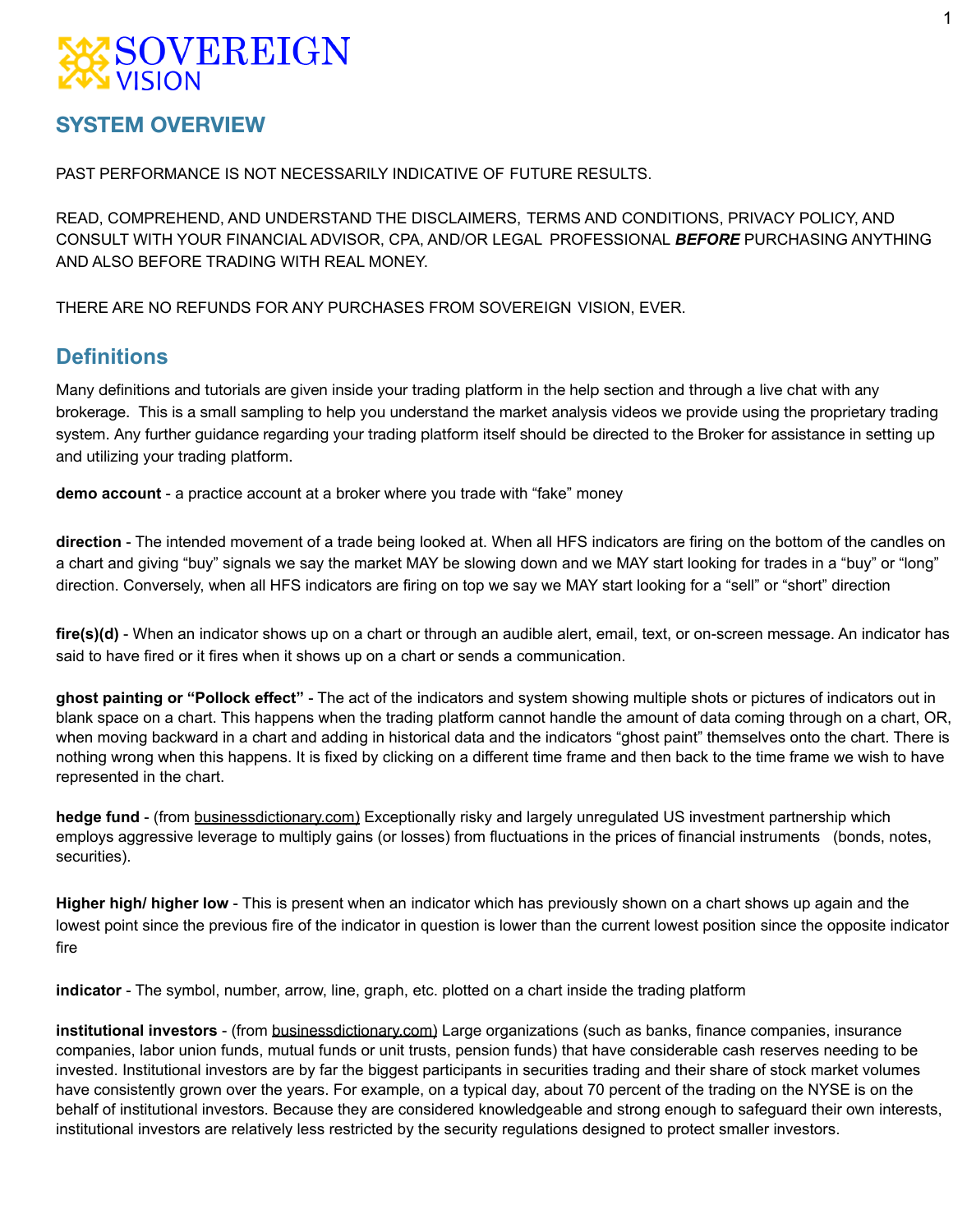

**lower high/ lower low** - This is present when an indicator which has previously shown on a chart shows up again and the highest point since the previous fire of the indicator in question is higher than the current highest position since the opposite indicator fire.

**multi-fire** - the firing of an indicator on a chart in the same direction as the previous fire 2 or more times. Multi-fires are good when in the direction of the trade you are looking for and when occurring in the opposite direction in most instances signify the continuation of a trend to a new hedge fund swing reversal point.

**order** - 2 meanings. 1. Placing a trade using your broker. 2. When all of the HFS (hedge fund swing) indicators have been in the same direction and at least one reset has occurred for each HFS indicator in the order of fire, the indicators and trading system is said to now be in order.

**profile** - a series of charts and templates all saved as one set up in the trading system

**reset** - When looking at a potential trade in a direction, an HFS indicator has said to have reset when it fires an opposite signal from the intended direction, then fires another signal back in line with the intended direction of trade. This is also how an order is formed when all HFS indicators have already been in direction.

**retest** - When pricing on a chart comes back to a particular area of interest as in a daily high or low, a weekly high or low, or an area high or low after all HFS indicators have fired in one direction.

**scalp/day trade** - (from businessdictionary.com) Trading strategies in which goods or securities are bought and sold for small, short-term, profit during a trading session, rarely carrying a trading position to the next day.

**swing/rollover** - When a market swings or rolls over it is said to have reached a high or low point and is beginning to establish a new trend in an opposite direction.

**take out** - When hedge funds and Institutions come back to and push past an area of resistance or support and take money from retail traders. In many instances, this happens in 3's, sometimes only twice and sometimes 4 or 5 times but quite often in 3 distinct separate occurrences especially on the hourly chart.

**template** - The background, candle color and choice, and indicators saved on a specific chart (usually set for a specific time frame in our instance) used to duplicate the look of a chart and the indicators used across all charts of the same setup. Indicator settings, lines, etc. will all be saved as part of a template.

#### *Risk Management and MM Advisor settings*

You and only you can determine your own level of risk management. These are guidelines and are NOT intended to be personal advice for you. Nothing we ever say, do, or show should ever be construed as personal advice just for you!! Everything you see, hear or read from Sovereign Vision, Sovereign Dave, or anyone else involved with providing the information is a general guideline and is meant to be used as such so you can determine FOR YOURSELF what your own comfort level is. Put your big-boy pants on (or dress) and make your own decisions.

If you are a conservative trader, GENERALLY, at no point in time should any trade placed in any one instrument have more than 2% risk of the entire trading account. No more than 10 instruments should have open trades at one time. Multiple trades in the same direction on any instrument count as one trade.

Trading with or without stop losses is a personal decision and should be considered at your own level of comfort. Remember, just because you have your trade set to enter or exit at a specific point DOES NOT MEAN that is exactly where it will happen. In times of high market volatility and other times, it is very possible for your set positions of entry and exit to be missed by a significant amount.